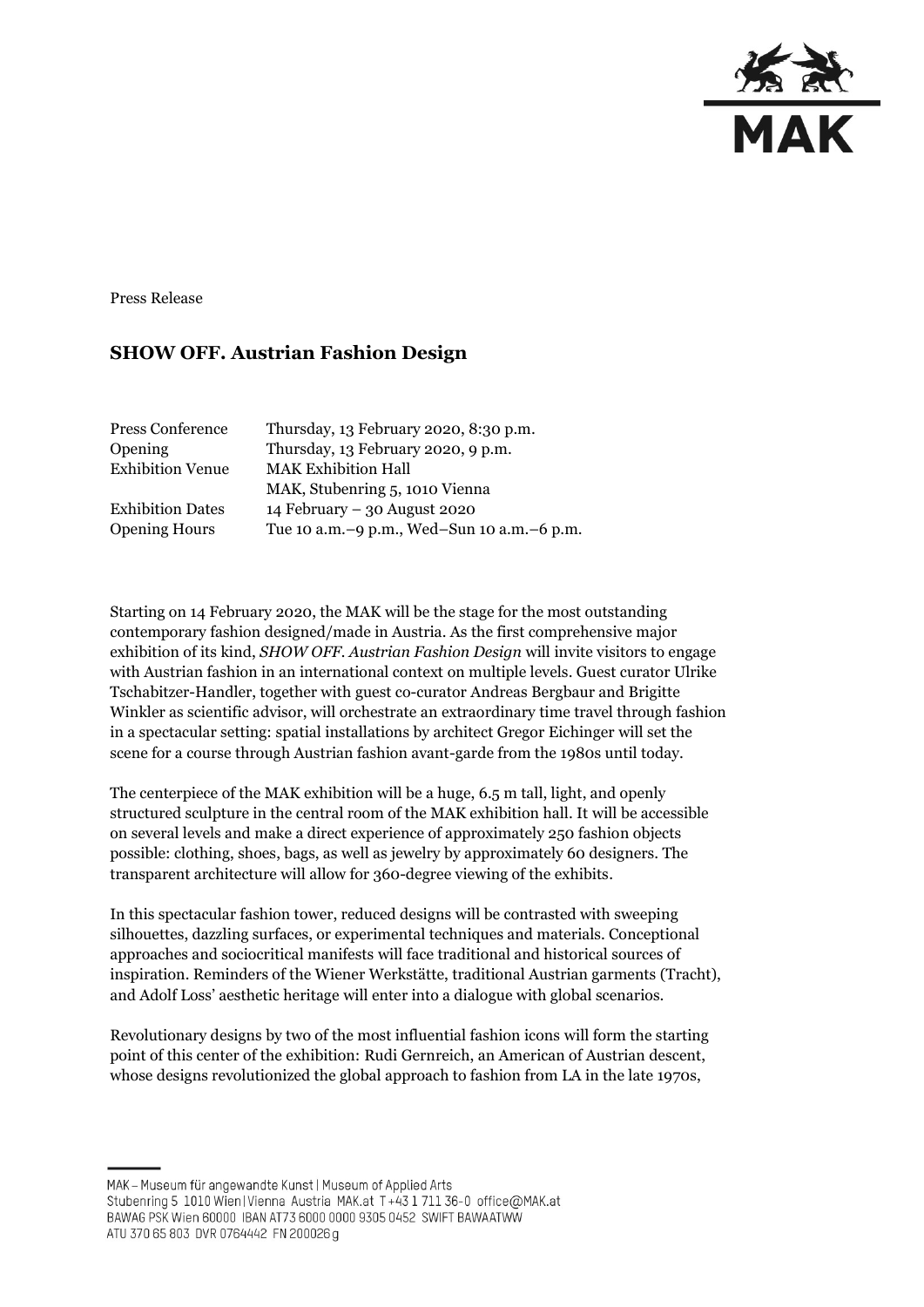

and Helmut Lang, fashion star and artist with Austrian roots living in New York, will represent examples for the potential of the local fashion scene.

Additionally, large prints by 34 fashion photographers will draw attention to the culture of visual expression of fashion. Many of the represented photographers work in an international context and have contributed to the international standing of Austrian fashion design.

Around this core of the exhibition *SHOW OFF. Austrian Fashion Design,* three additional storylines will unfold:

The impressive video installation *talking heads* will bring more than 20 prominent figures—model agents, stylists, journalists, organizers of fashion shows—directly into the exhibition. In interviews, they will view the local fashion scene critically and express visionary perspectives.

The education in fashion at the University of Applied Arts Vienna is considered to be of the most renowned on an international level. Starting with the appointment of Karl Lagerfeld, an internationally acclaimed designer, as professor at the "Angewandte," rector Oswald Oberhuber launched a radical innovation boost in the early 1980s. Further stars like Jil Sander, Jean-Charles de Castelbajac, Vivienne Westwood, Helmut Lang, Raf Simons, or Lucy & Luke Meier were to follow. A media installation by Lumine, a group of projection artists, will set the stage for outstanding works from the last 40 years of fashion education at the "Angewandte."

*SHOW OFF. Austrian Fashion Design* will also review the sociocultural circumstances and perception of Austrian fashion. First editions of the magazine *WIENER*, the voice of the avant-garde in the 1980s, will be represented just as the magazines *ahead*, *Flair*, *Diva* or *Indie.* Videos will bring legendary shows of the U-fashion back to life. An outline of the history of fashion initiatives and a look into the archives of fashion expert Brigitte Winkler will provide new insights into the Austrian fashion scene.

The extensive research work for the exhibition will provide a sound foundation for a structured extension of the MAK Collection in the area of contemporary Austrian fashion design.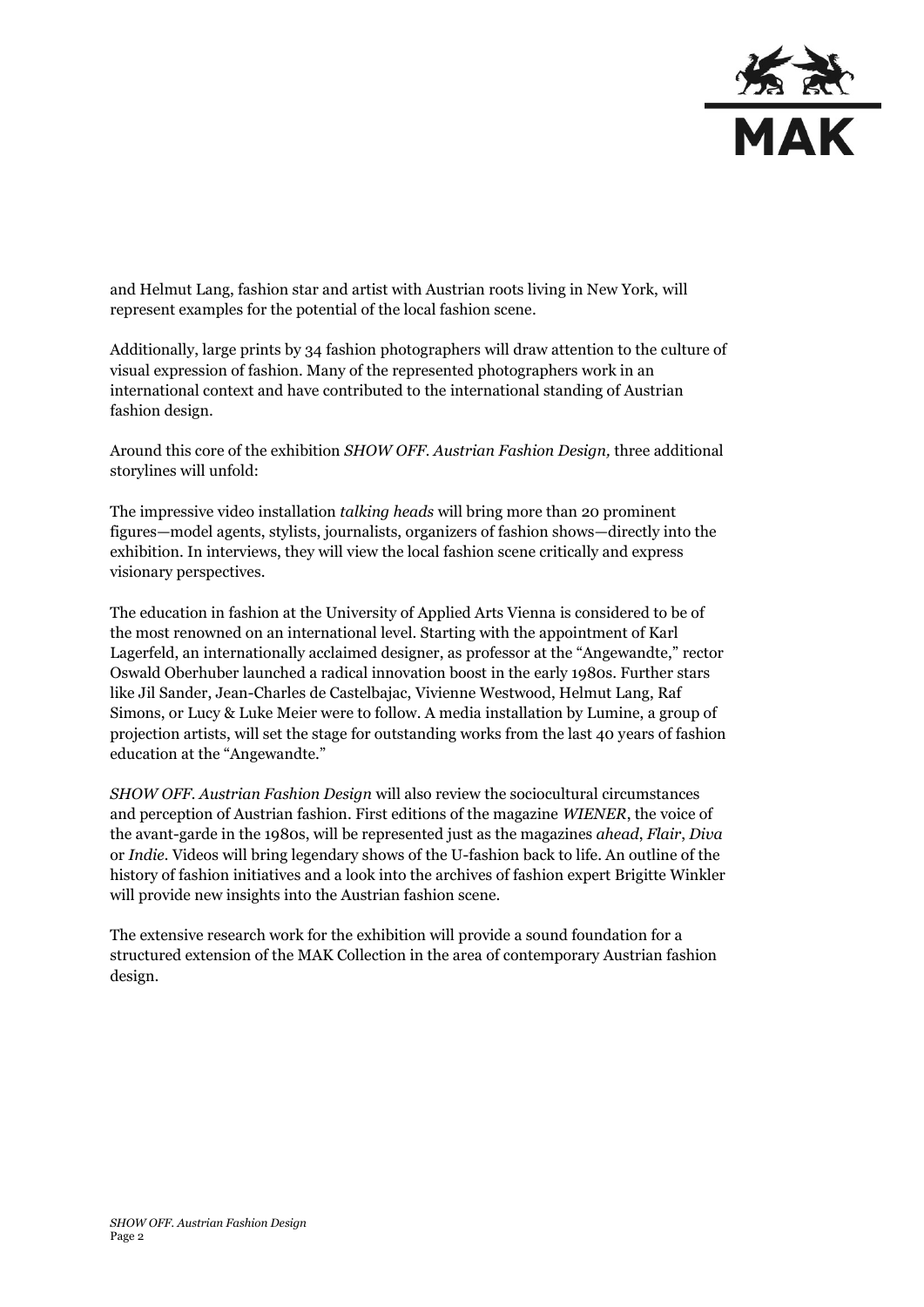

## **Participating Designers and Labels:**

\_\_\_fabrics interseason, AND\_i , Andreas Kronthaler, Arthur Arbesser, ASSASYN, Atil Kutoglu, Awareness & Consciousness, Bless, BRANDMAIR, Carol Christian Poell, Carolin Holzhuber, Christoph Rumpf, Claudia Rosa Lukas, DEMIAN, Edwina Hörl, Eric Rainer, EVA BLUT, FATEEVA, Femme Maison, Flora Miranda, FLorian Jewelry, George Bezani, GON, Gregor Pirouzi, Hartmann Nordenholz, Helmut Lang, House of the very island's, Jana Wieland, Karin Bergmayer, Kenneth Ize, Ledea Muard, Lena Hoschek, Leos, Ludwig Reiter, Macchu Picchu, Marc Thomas Merz, Marina Hoermanseder, Mark Baigent, Markus Strasser, Maximilian Rittler, meshit, Michaela Buerger, MICHEL MAYER, Modus Vivendi, Mühlbauer, Natalie Zipfl, ODEEH, pelican avenue, Petar Petrov, Peter Pilotto, Rani Bageria, Robert La Roche, rosa mosa, Rubin & Chapelle, Rudi Gernreich, SAGAN Vienna, Schella Kann, SEMI DEI, Sissy Pink, Sonja Bischur, SUSANNE BISOVSKY, Thomas Kirchgrabner, Ute Ploier, Wendy&Jim

## **Participating Photographers:**

Christian Anwander, Andreas H. Bitesnich, Bela Borsodi, Michael Dürr, Marina Faust, Lukas Gansterer, Peter Garmusch, Irina Gavrich, Mark Glassner, Yasmina Haddad, Gerhard Heller, Anaïs Horn, Raphael Just, Jakob Lena Knebl, Bettina Komenda, Rudi Molacek, Markus Morianz, Stefanie Moshammer, Elsa Okazaki, Günter Parth, Bernd Preiml, Rafaela Pröll, Hanna Putz, Peter Rigaud, Markus Rössle, Elfie Semotan, Daliah Spiegel, Udo Titz, Helga Traxler, Esther Vörösmarty, Jork Weismann, Erwin Wurm, Wolfgang Zac, Maria Ziegelböck

Press photos for the exhibition are available for download at MAK.at/en/press Additional photo material available on request at [presse@MAK.at.](mailto:presse@MAK.at) Details regarding the supporting program are continuously updated at MAK.at.

Cooperation partner:



Universität für angewandte Kunst Wien<br>
University of Applied Arts Vienna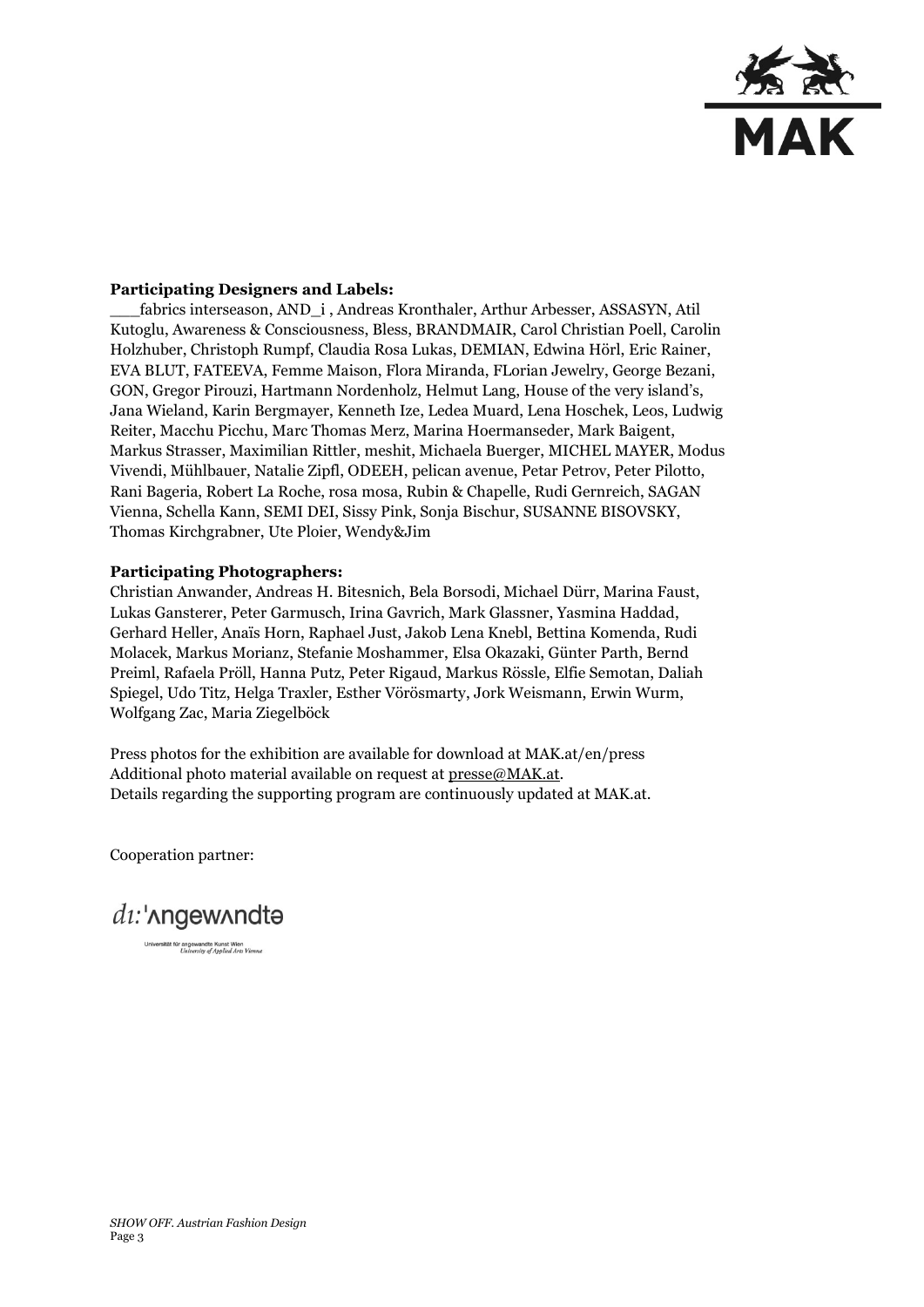

Press Data

## **SHOW OFF. Austrian Fashion Design**

| Press Conference          | Thursday, 13 February 2020, 8:30 p.m.                                                                                                                             |
|---------------------------|-------------------------------------------------------------------------------------------------------------------------------------------------------------------|
| Opening                   | Thursday, 13 February 2020, 9 p.m.                                                                                                                                |
| <b>Exhibition Venue</b>   | <b>MAK Exhibition Hall</b>                                                                                                                                        |
|                           | MAK, Stubenring 5, 1010 Vienna                                                                                                                                    |
| <b>Exhibition Dates</b>   | 14 February - 30 August 2020                                                                                                                                      |
| <b>Opening Hours</b>      | Tue 10 a.m. -9 p.m., Wed-Sun 10 a.m. -6 p.m.                                                                                                                      |
| <b>Guest Curator</b>      | Ulrike Tschabitzer-Handler                                                                                                                                        |
| <b>Guest Co-Curator</b>   | Andreas Bergbaur                                                                                                                                                  |
| Scientific Advisor        | <b>Brigitte Winkler</b>                                                                                                                                           |
| Scientific Assistants     | Michael Neulinger, Noushin Redjaian                                                                                                                               |
| <b>Project Assistant</b>  | Lara Steinhäußer, Curator, MAK Textiles and Carpets<br>Collection                                                                                                 |
| <b>Exhibition Design</b>  | Gregor Eichinger                                                                                                                                                  |
| <b>Supporting Program</b> | Continuously updated at MAK.at                                                                                                                                    |
| <b>MAK Admission</b>      | € 14 / Reduced € 11 / Family Ticket € 15<br>Tuesdays from 6-10 p.m.: Admission $\epsilon$ 6<br>Free admission for children and teens under 19                     |
| <b>MAK Press and PR</b>   | Judith Anna Schwarz-Jungmann (Head)<br>Cäcilia Barani<br>Sandra Hell-Ghignone<br>Veronika Träger<br>T +43 1 711 36-233, -229, -212<br>presse@MAK.at<br>www.MAK.at |
|                           | Supporting PR fashion/lifestyle<br><b>Baar-Baarenfels PR</b>                                                                                                      |
|                           |                                                                                                                                                                   |